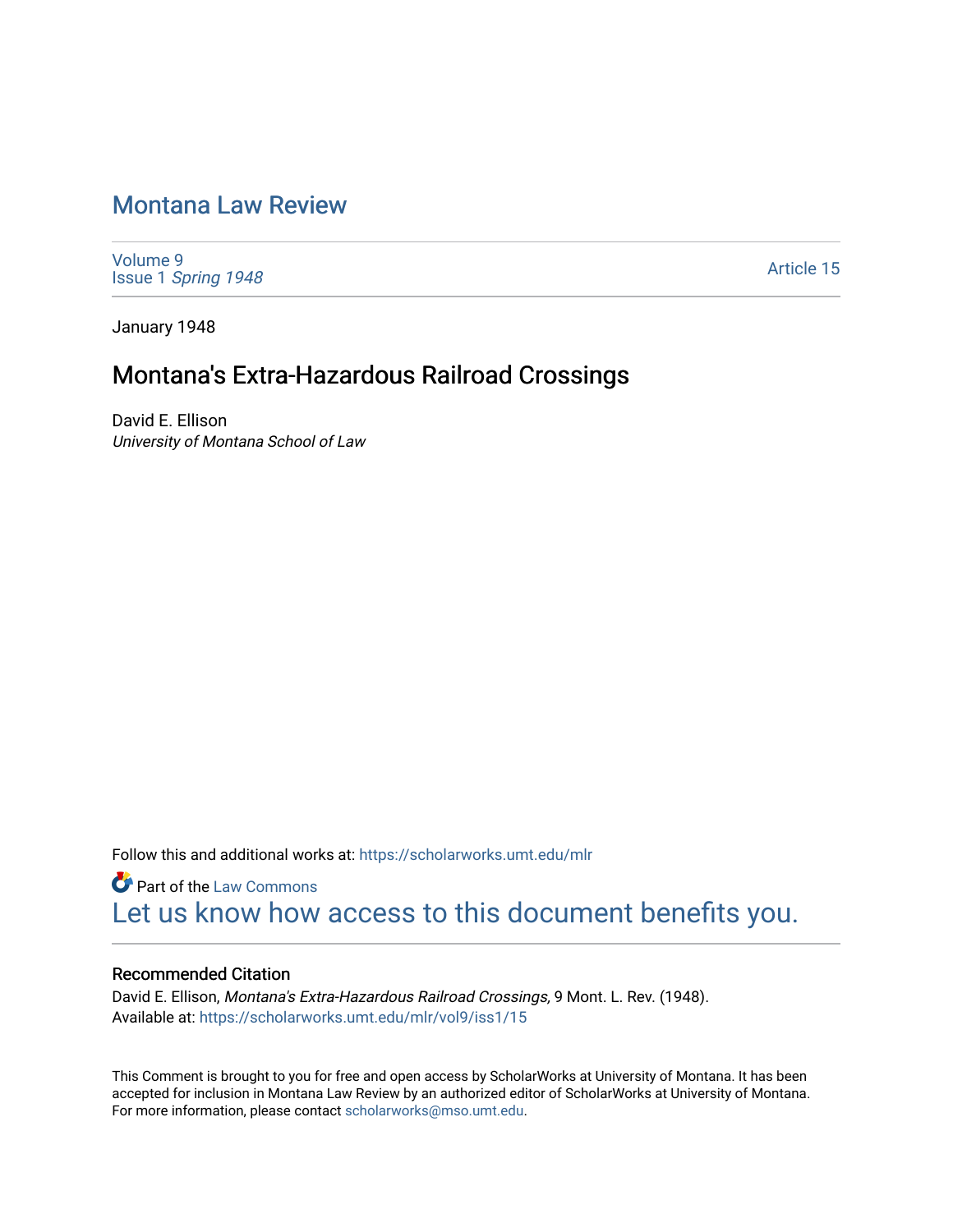# **Montana's Extra-Hazardous Railroad Crossings**

In the recent case of Broberg *v. Northern Pacific Railway Co.,1* a motorist, at what would appear to be an ordinary country ailroad crossing, drove into the side of the last car of an eleven-car train, which was moving slowly over the crossing. Recovery **by** the guest in the automobile was allowed on the ground of negligence on the part of the railroad for failure to give adequate warning.

The findings were based on the general rule held previously in the cases of *Norton v. Great Northern R. Co.,2* Jarvella v. *Northern Pac. R.* Co.,3 *and Incret v. Chicago, M., St. P. & P. R. Co.4* The court said:

**....** While it is the general rule that it is not negligence on the part of a railway tompany in failing to blow the locomotive whistle, ring the bell, or to place warning-lights along the train where it has stopped on an ordinary crossing or is slowly moving thereover, or to provide a flagman to warn the traffic, such failure may *under peculiar facts and circumstances or under peculiar environments* rendering the situation unusually hazardous, render the company liable for negligence."

In a dissenting opinion Justice Cheadle said:

"This crossing is an ordinary country crossing, and no peculiar and unusual facts and circumstances or peculiar environment have been shown to exist to bring the case within the holding of the *Jarvella* case, supra. There is evidence that the road surface was dark in color, and for that reason tended to absorb the lights ahead of the automobile. But if such circumstance is to constitute this crossing unusually hazardous, then every railroad crossing of an oiled highway in Montana is likewise unusually hazardous."

The facts considered by the court to be sufficient to raise a jury question as to whether their cumulative effect rendered the crossing extrahazardous were as follows:

- 1. Dark night.
- 2. Blacktop surfaced highway.
- 3. Upgrade approach to the crossing.
- 4. Weeds and trees along the approach to the crossing.
- 5. Railroad tracks were infrequently used.
- 6. Dark surface of railroad car.

1(1947) **........** Mont **.......... 182** P. **(2d) 851. 2(1927) 78** Mont. **273,** 254 P. 165.

**3(1935)** 101 Mont. 102, **53** P. (2d) 446. 4(1938) **107** Mont. 394, 86 P. **(2d)** 12.

**109**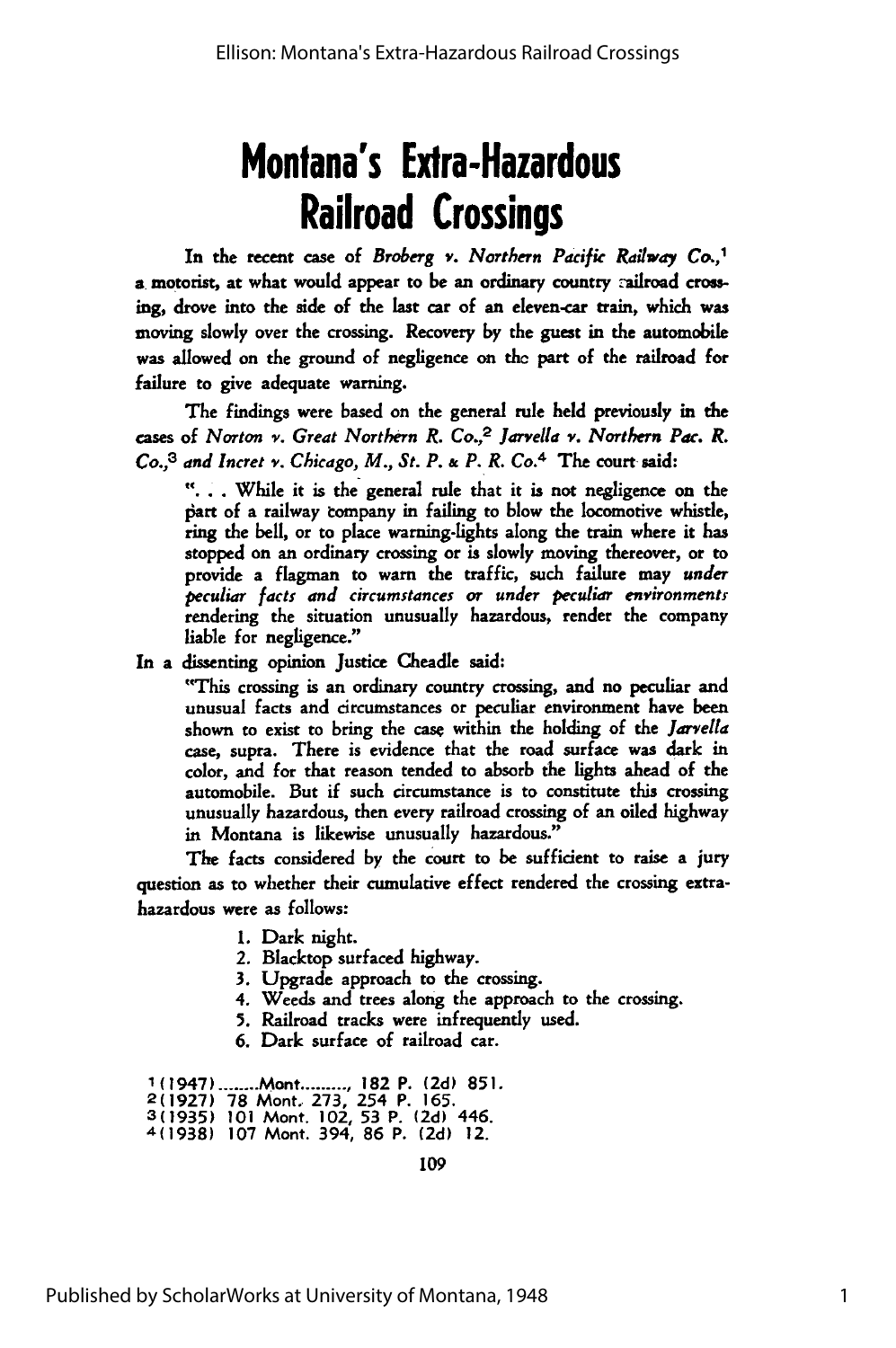110

### MONTANA LAW REVIEW

Examining these facts of the case it will readily be seen that many, if not the great majority of crossings in Montana are questionable as to their extra-hazardous nature at night. Certainly the *peculiar facts and circumstances, and the peculiar environment* considered by the court are commonplace enough on Montana highways.

The question of whether a train is sufficient notice in itself, once on a crossing, can only be decided in relation to the duties of the motorist on the highway. The care required of one party will necessarily reflect the duties placed on the other. The general rule held by the majority of courts in the United States has grown from the proposition that the railroad need not anticipate the negligence of the traveling public, and if conditions are such that a motorist exercising due care will see the obstruction in time to avoid the accident, the railroad may assume he will do so.6 The general rule follows that under *ordinary conditions* the presence of a railroad train on a crossing is adequate notice to a traveler approaching the crossing, and the railroad need not give additional notice or warning of the danger.6

The Montana Supreme Court uses the term, *at an ordinary crossing,* rather than *under ordinary conditions.* However the court considered the peculiar environment of the crossing which included atmospheric conditions, its physical surroundings and the frequency of its use in determining whether it was an ordinary crossing. Thus the term ordinary crossing would seem to mean a crossing under ordinary conditions.

There has been no substantial accord concerning the facts necessary to constitute a crossing more than ordinarily hazardous. It has been held that "a railroad crossing is not more than ordinarily dangerous as a nighttime crossing unless its condition is such that a reasonably prudent person could not by the exercise of ordinary care use the same with safety."7 The application of specific facts has been more difficult.

The factors considered by the courts may for the purposes here be classified as follows:

**<sup>6(1937)</sup> Wm. A.** Smith Constr. Co. v. Brumley, **(CCA 10th) 88** F. **(2d) 803.**

**<sup>6 (1932)</sup>** Pa. R. Co. v. Huss, **96** Ind. **App. 71, 180 N.E. 919; (1933)** Richards v. Maine Cent. R. Co., **132** Me. **197, 168 A. 811; 161** A.L.R. **127. 7(1927)** Missouri, K. **&** T. Ry. Co. of Texas v. Long, Com. **App.,** Sec. **A, 299** S.W. 854.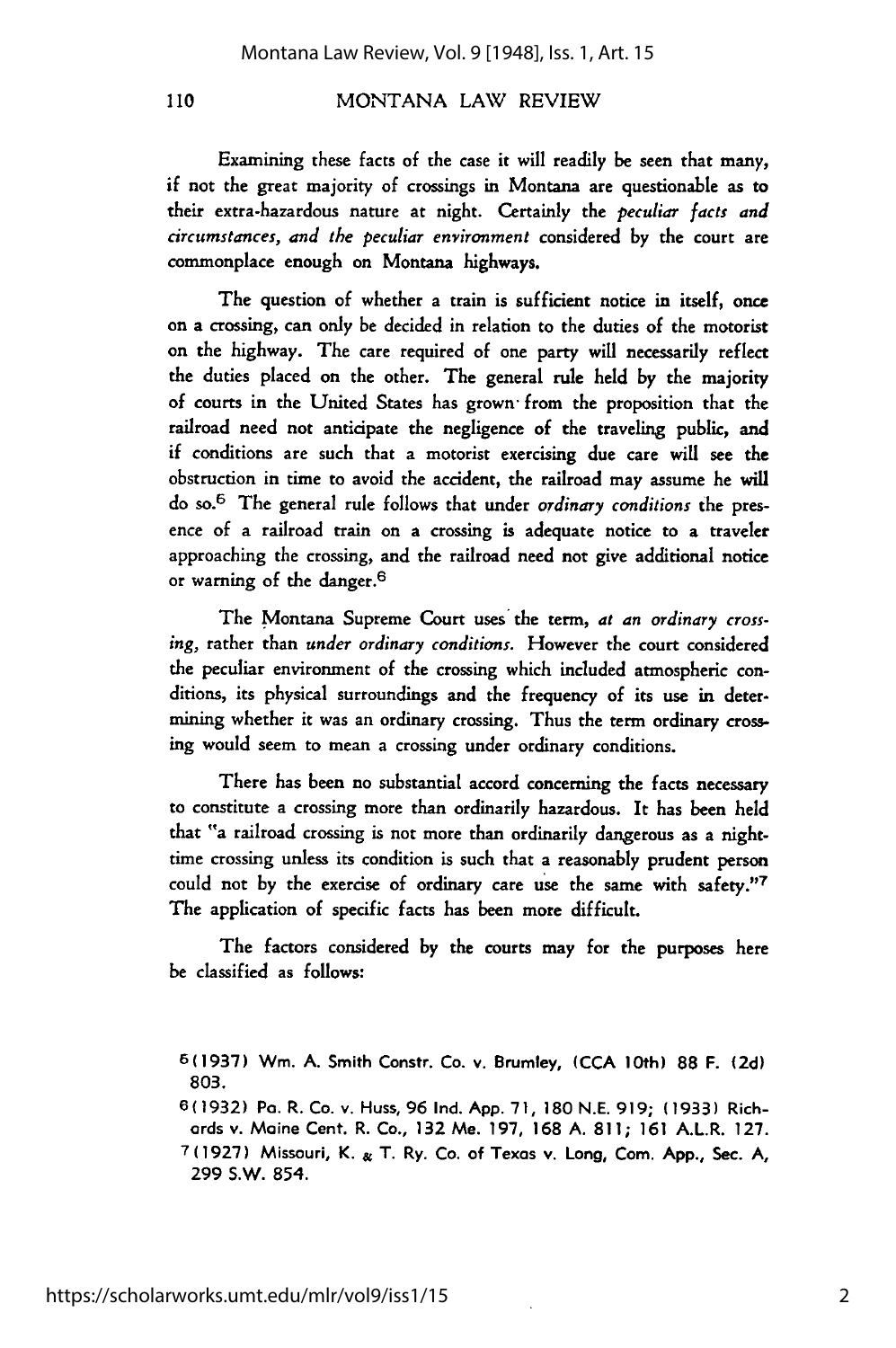- **I.** Permanent physical makeup.
	- **1.** Grade of approach to crossing.
	- 2. Angle of highway to railroad tracks.
	- 3. Type of road surface.
	- 4. Buildings and other obstructions.
	- 5. Warning devices.
- II. Changing physical surroundings.
	- 1. Trees and weeds.
	- 2. Other trains, boxcars, etc., obstructing view.
- Ill. Constantly changing conditions.
	- **1.** Atmospheric conditions.
	- 2. Plaintiff's knowledge of crossing.
- IV. Frequency of use.
- V. Type and color of train.
	- 1. Black cars absorb light.
	- 2. Flatcars give illusion of safety.

In general there is a broad split of authority, with several courts holding that the majority of the variable conditions shown only place a duty of more careful driving on the motorist in order for him to have been in the exercise of due care.<sup>8</sup> Others, including the Montana Supreme Court in the principal case, allow a greater number of the variable conditions to change the nature of the crossing, thus removing the case from the operation of the general rule. Actually in only about one-fifth of the cases have the courts held in fact that a jury question was presented by the circumstances, or upheld the complaint against demurrer.<sup>9</sup>

It is to be noted that the court in the principal case considered elements of the first five classes in deciding whether the crossing was extra. hazardous. Yet the opportunity of both the motorist and the railroad to know of these factors varied greatly with each class. Any case which enlarges the number of classes that are to be considered in determining whether a crossing is extra-hazardous, creates crossings more variable in nature than before. **If** only Class I items were used, the crossing would remain either ordinary or extra-hazardous. The inclusion of Class II would allow the nature of the crossing to change, but only to a limited and measurable degree. The inclusion of Classes III to V renders the crossing so variable in nature, it is likely that its character can be determined only by a court of law after each accident.

8(1944) **Flagg** v. Chicago G. W. R. Co., (CCA 8th), 143 F. **(2d) 90; 161** A.L.R. 139, **N17. 9161** A.L.R. 141..